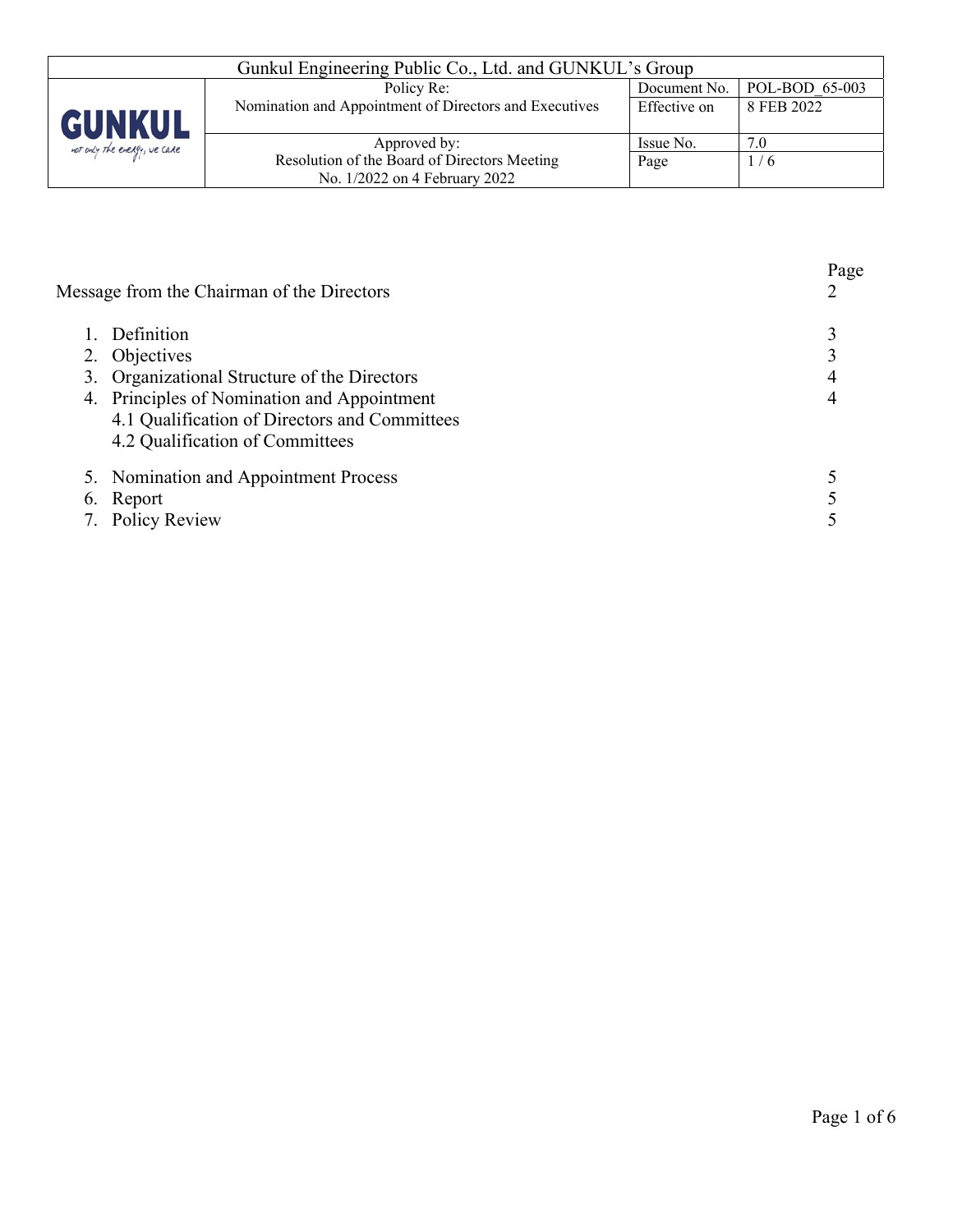| Gunkul Engineering Public Co., Ltd. and GUNKUL's Group |                                                        |              |                |  |
|--------------------------------------------------------|--------------------------------------------------------|--------------|----------------|--|
|                                                        | Policy Re:                                             | Document No. | POL-BOD 65-003 |  |
| GUNKUL                                                 | Nomination and Appointment of Directors and Executives | Effective on | 8 FEB 2022     |  |
| not only the energy, we care                           | Approved by:                                           | Issue No.    | 7.0            |  |
|                                                        | Resolution of the Board of Directors Meeting           | Page         | 2/6            |  |
|                                                        | No. 1/2022 on 4 February 2022                          |              |                |  |

### **Message from the Chairman of the Directors**

The Company's Directors are aware of the significance of the operation to comply with the good governance. Therefore, they are determined to operate the business with justice, transparency and accountability under the responsibility to all stakeholders. To administrate the operations, it is necessary to set up the qualified Directors of different fields to provide consultation and advices to the Company in compliance with the principle of good governance.

To determine the remuneration of the Directors with transparency and operational principles, the Company has made "Nomination and appointment of Directors and Executives" to be a framework and guideline in nomination of all committees and proposal for the consideration. It shall be reported to the supervising agency for acknowledgement of the principle,

4 February 2022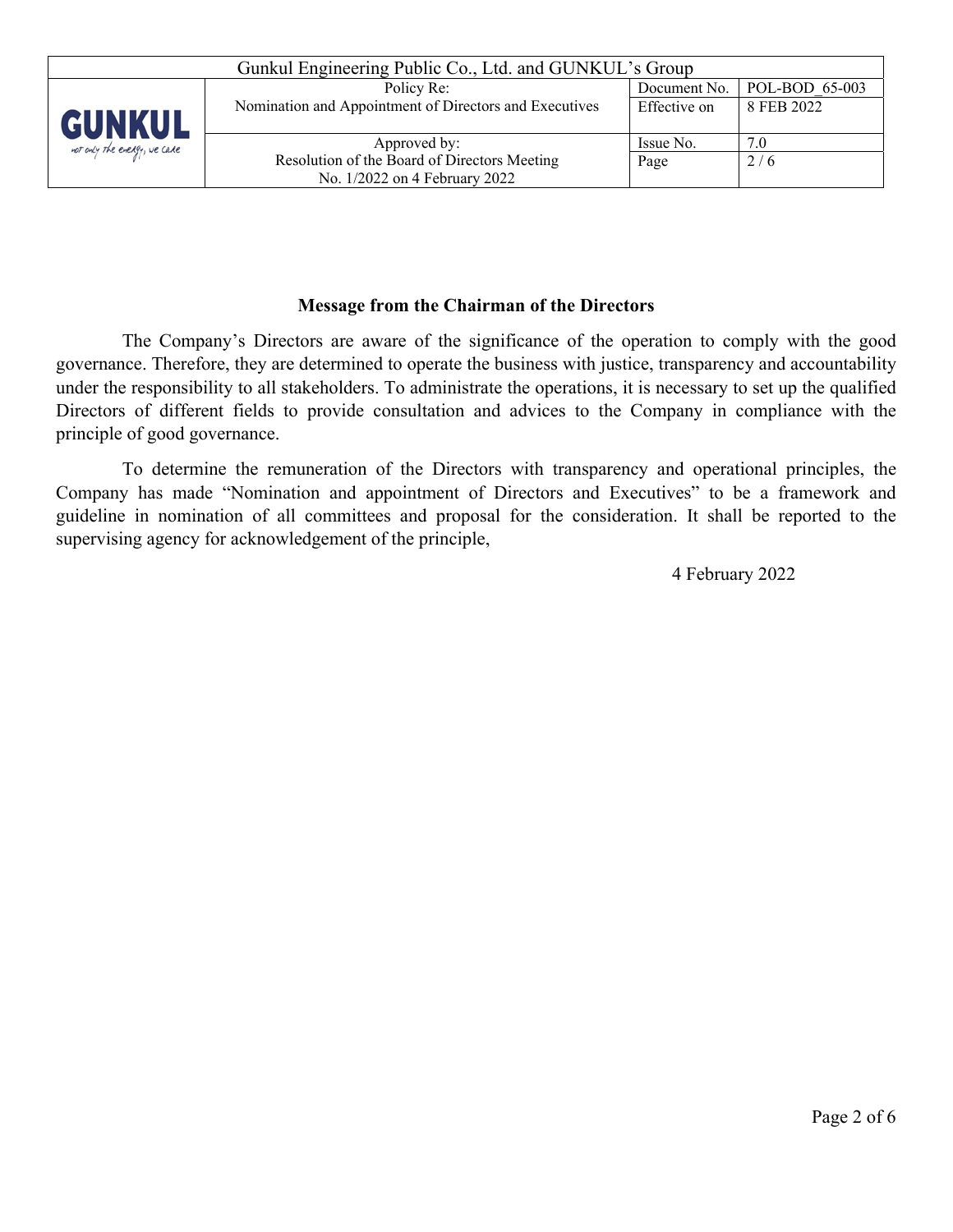

# **1. Definition**

| "Company"                                                                               | Gunkul Engineering Public Co., Ltd.                                    |  |  |  |
|-----------------------------------------------------------------------------------------|------------------------------------------------------------------------|--|--|--|
| "GUNKUL's Group"                                                                        | Subsidiaries and affiliates of Gunkul Engineering Public Co., Ltd.     |  |  |  |
| "Directors"                                                                             | Directors of Gunkul Engineering Public Co., Ltd.                       |  |  |  |
| "Audit Committee"                                                                       | Audit Committee of Gunkul Engineering Public Co., Ltd.                 |  |  |  |
| "Risk Management                                                                        | Risk Management Committee of Gunkul Engineering Public Co., Ltd.       |  |  |  |
| Committee"                                                                              |                                                                        |  |  |  |
| "Nomination and                                                                         | Nomination and Remuneration Committee of Gunkul Engineering            |  |  |  |
| Remuneration Committee"                                                                 | Public Co., Ltd.                                                       |  |  |  |
| "Good Corporate Governance                                                              | Good Corporate Governance Committee of Gunkul Engineering              |  |  |  |
| Committee"                                                                              | Public Co., Ltd.                                                       |  |  |  |
| "Executive Committee"                                                                   | Executive Committee of Gunkul Engineering Public Co., Ltd.             |  |  |  |
| "Nomination"<br>The filtering and selection process to find the qualified and competent |                                                                        |  |  |  |
|                                                                                         | persons suitable to serve as a committee and high-ranked executive of  |  |  |  |
|                                                                                         | the organization.                                                      |  |  |  |
| "Appointment"                                                                           | The assignment of role, authority and responsibility to a person upon  |  |  |  |
|                                                                                         | his assuming of the committee position. The authority scope shall be   |  |  |  |
|                                                                                         | in accordance with the prescribed charter of each committee. This      |  |  |  |
|                                                                                         | shall include the high-ranked executives of the organization, and the  |  |  |  |
|                                                                                         | authority scope shall be in accordance with the policy on the          |  |  |  |
|                                                                                         | prescribed authority and responsibility of the high-ranked executives. |  |  |  |

### **2. Objectives**

The policy of "Nomination and appointment of Directors and Executives" is prepared to serve as a framework and guideline in nomination of the qualified and competent Directors and executives in line with the Company's business strategy and suitable to the Company's demands in compliance with the Good Governance. In addition, the policy shall promote the effective management to lead the Company to the sustainable progress and development.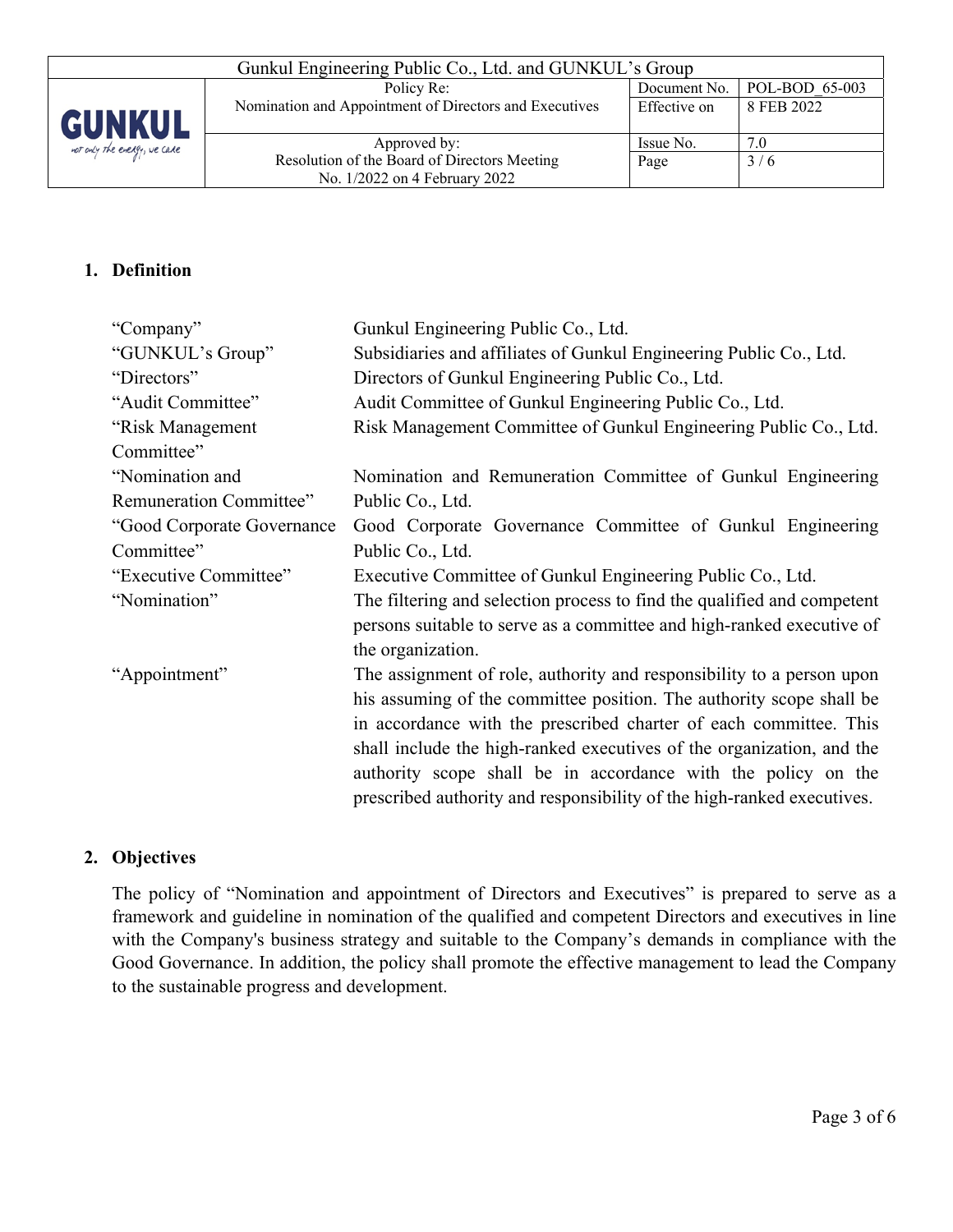

| Gunkul Engineering Public Co., Ltd. and GUNKUL's Group |              |                        |  |
|--------------------------------------------------------|--------------|------------------------|--|
| Policy Re:                                             | Document No. | $\vert$ POL-BOD 65-003 |  |
| Nomination and Appointment of Directors and Executives | Effective on | 8 FEB 2022             |  |
|                                                        |              |                        |  |
| Approved by:                                           | Issue No.    | 7.0                    |  |
| Resolution of the Board of Directors Meeting           | Page         | 4/6                    |  |
| No. 1/2022 on 4 February 2022                          |              |                        |  |

### **3. Organizational Directors Structure**

The director structure comprises;

- 3.1 Board of Directors
- 3.2 Audit Committee
- 3.3 Risk Management Committee
- 3.4 Nomination and Remuneration Committee
- 3.5 Good Corporate Governance Committee
- 3.6 Executive Committee
- 3.7 Other Committee (if any)

### **4. Principles on Nomination and Appointment**

#### **4.1 Qualification of Directors and Committees**

The qualification of Directors and committees shall be in accordance with each committee's charter, the laws, the requirements of the relevant supervising agency and the Company's association, including in line with the Company's business strategy.

#### **4.2 Qualification of Executives**

4.2.1 The executives shall have knowledge, capability, experience and specialized qualification necessary and beneficial to the organization's business operation.

4.2.2 The executives have leadership and intuitive vision.

4.2.3 The executives shall be capable in preparation of strategy and organization management.

4.2.4 The executives shall obtain the recognition from the relevant business organizations.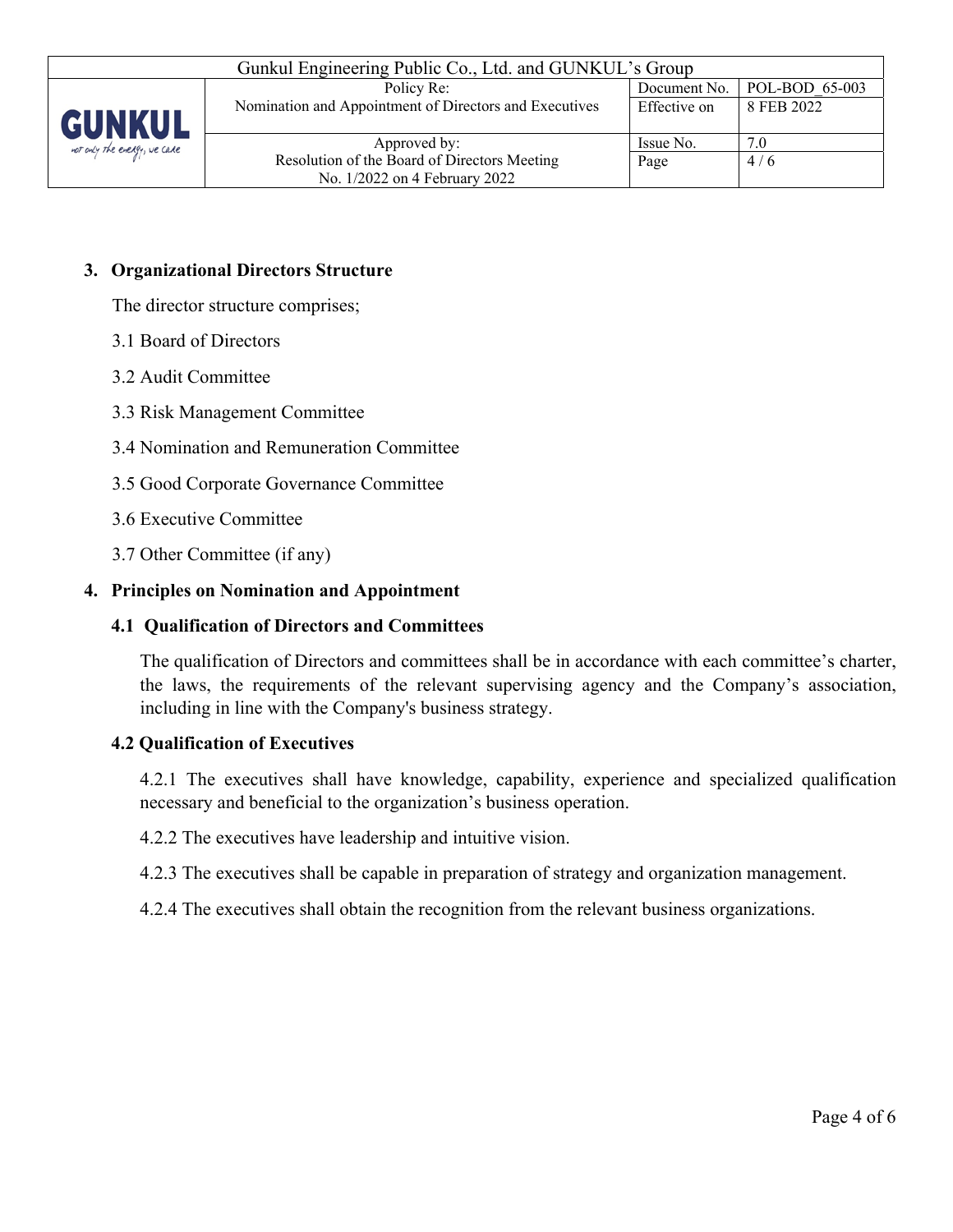| Gunkul Engineering Public Co., Ltd. and GUNKUL's Group |                                                        |              |                               |  |
|--------------------------------------------------------|--------------------------------------------------------|--------------|-------------------------------|--|
|                                                        | Policy Re:                                             |              | Document No.   POL-BOD 65-003 |  |
| <b>GUNKUL</b>                                          | Nomination and Appointment of Directors and Executives | Effective on | 8 FEB 2022                    |  |
| not only the energy, we care                           | Approved by:                                           | Issue No.    | 7.0                           |  |
|                                                        | Resolution of the Board of Directors Meeting           | Page         | 5/6                           |  |
|                                                        | No. 1/2022 on 4 February 2022                          |              |                               |  |

## **5. Nomination and Appointment Process**

The Board of Directors sets up the nomination and appointment process to comply with the principle of good governance based on transparency and accountability. The consideration process shall be as follows;

- 5.1 The Nomination and Remuneration Committee considers and nominates the committees and/or the high-ranked executives of the organization in accordance with the principle in item 4.
- 5.2 The Nomination and Remuneration Committee proposes the personal data and qualification of the committee to the Board of Directors for the approval.
- 5.3 The Board of Directors approves the appointment of the committee.
- 5.4 In case of the nomination of the Director retired by rotation or the nomination of the Director in replacement of the retired Director whose term is less than 2 months to propose to the shareholders' meeting for the appointment.

According to the Company's policy, the Company allows the minor shareholders to propose the qualified person to serve as the Director in the Ordinary General Meeting of Shareholders. In this regard, the Company shall notify of the proposal through the system of the Stock Exchange of Thailand, so that the shareholders are notified thereof in advance of the meeting day.

### **6 Report**

The Directors are responsible for disclosure of the following issues in the annual report and the annual information declaration.

- 6.1 Policy and criteria on the nomination and appointment of all committees.
- 6.2 Personal data of all committees and executives of the organization with the name, surname, position, age, educational background, the shareholding proportion, the family relation with the executives, the last 5 years of working experience and the record of trainings in the past year. It shall be indicated whether he is an independent committee or authorized committee whose signature can legally bind the Company in accordance with the regulations of the supervising agency.

### **7 Policy Review**

This policy shall be yearly reviewed.